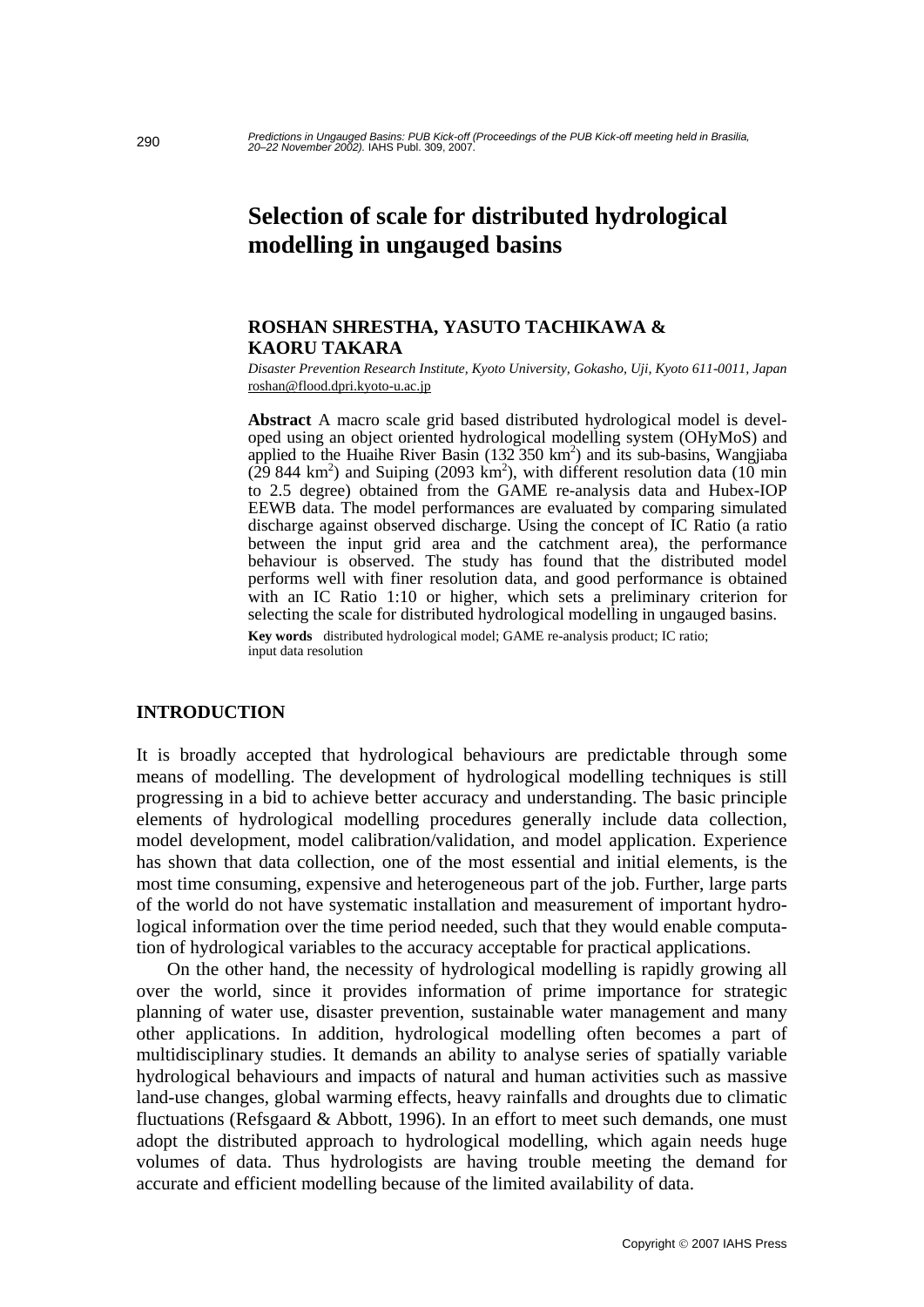A good strategy to deal with the problem could be using the best available data in the modelling, leaving the option open to improve it further, and immediate ratification of results until the availability of better data. For most basins, at least some basic hydrological information can be obtained through various sources, for example, General Circulation Models (GCM), remote sensing observation, global data archives and digital elevation models, etc., which can be applied plausibly. The absence of ground-based hydrological instrumentation in a basin no longer means that it is an absolutely ungauged basin. All basins have some data; however, their applicability may be questioned in relation to accuracy and proper scale issues. Usually GCM outputs are considered too coarse and not adequate for hydrological modelling (Burlando, 2002) to describe the variability in the components of hydrological processes at the basin scale. Digital elevation models are sometimes found to be erroneous, and remote sensing data may occasionally contain illusions. The basins having several types of hydrological information may still be referred to as ungauged basins according to the IAHS PUB definition, as the accuracy of available data may not be acceptable for practical application.

 The modelling procedure for an ungauged basin begins with uncertainty and confusion. Moreover, to practice distributed hydrological modelling in an ungauged basin, there is an additional challenge to determine the scale at which spatial variability can be neglected, with the average characteristics of a given area providing sufficient information for accurate modelling of basin runoff generation (Molnar, 2000). The ability to choose an adequate scale at the preliminary investigation stage will definitely reduce the amount of painful exercises in the modelling task, and may produce results of higher accuracy.

 This paper will illustrate the sensitivity of a distributed hydrological model's performance due to changing the scale of GCM-based input data. Applying a macroscale distributed hydrological model, which uses the object oriented hydrological modelling system (OHyMoS) (Takasao *et al*., 1996), the study was conducted for three basins in China, namely the Huaihe River  $(132 350 \text{ km}^2)$ , Wangjiaba (29 844 km<sup>2</sup>) and Suiping (2093 km<sup>2</sup>) basins.

### **BACKGROUND**

Exciting improvements in the resolution and accuracy of GCM products have reduced the gap between the needs and availability of input data for distributed hydrological models. The available grid resolution of GCM data should resemble the needs of the hydrological model's spatial resolution. Shrestha *et al*. (2002a) demonstrated that the results of distributed hydrological models are better when the IC Ratio (the ratio between input data resolution and the catchment's area) is more than 1:10, suggesting that a marginal IC Ratio could serve as a criterion to finding a suitable resolution.

 Macroscale hydrological modelling is often practiced for a large river basin. An object-oriented hydrological modelling system, OHyMoS (Takasao *et al*., 1996; Ichikawa *et al*., 2000) has eased many tasks associated with the modelling procedure for water movement in a grid-based analysis. For example, basin partitioning, hydrological process modelling for a sub-basin, linking sub-basin models together to make a total runoff model, processing channel network linkages to incorporate river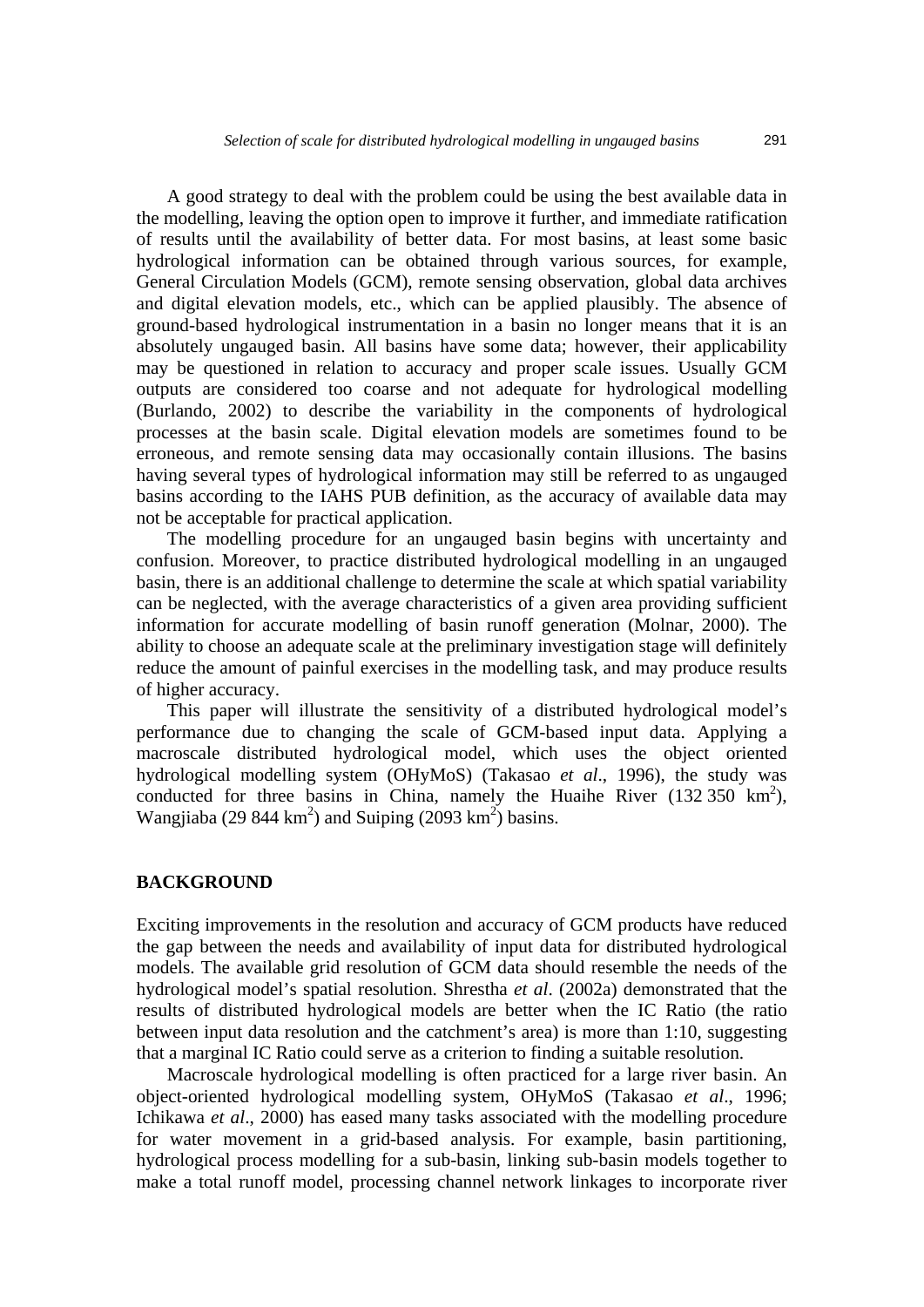flow routing, etc., involve a lot of substantial tasks, which have now been incorporated into an automatic procedure (Tachikawa *et al*., 2000). In this system, a basin is subdivided into grid boxes, according to the grid system of a meso-scale atmospheric model outputs.

 The model consists of a runoff process model, based on the Xinanjiang model (Zhao, 1992), and a lumped stream kinematic-wave flow routing model, combined for each grid cell to constitute an element model. These element models are interconnected by data-sending ports and data-receiving ports defined as per the river network arrangement to construct the total simulation process. The model parameters are calibrated on the basis of field observation records for the Shigan River basin, a sub-basin of the Huiahe River basin, which is assumed to include the representative geomorphology of the entire basin.

#### **EXPERIMENTAL FORCING DATA**

Using the grid precipitation and grid evapotranspiration data obtained from the HUBEX-IOP EEWB data (termed EEWB data here after), and 5-min spatial resolution data created at DPRI, Kyoto University (Tanaka *et al*., 1998), discharges are successfully simulated (Tachikawa *et al*., 2000a). Using 2-dimensional forecast data of the GAME Re-analysis (Version 1.1) with 1.25 degree resolution (termed GAME data hereafter), produced by the Japan Meteorological Agency using the 4 DDA-system including the GAME special observation off-line radiosonde data set, the discharges were successfully simulated again and it was observed that the simulation result with GAME data is better than EEWB data for large basins and the opposite is true for smaller basins (Shrestha *et al*., 2002a). Errors in the EEWB data are argued as the main reasons behind poorer simulation of the large basin. On the other hand, the coarser resolution of the GAME data is argued to be the reason behind poorer simulation of the smaller basin.

 Merging the spatial pattern of the EEWB data at 10-min spatial resolution and mapping the magnitudes of GAME data into the same resolution, a test data set was created for experimentation. The EEWB data set considers both the distance and direction of each ground observation station to produce distributed data for precipitation fields. It uses the Simple Biosphere with Urban Canopy (SIBUC) model and the data collected during an intense observation period to obtain the evapotranspiration data field. Because the EEWB data is the product of the HUBEX IOP, it offers the most accurate patterns. Also, EEWB data is the finest resolution data among the distributed data available for the experimental basin until now. Therefore this data is chosen to describe the spatial pattern in the test data. On the other hand, GAME data is coarse resolution data produced by a numerical model. This data set has produced a better match of the simulated discharges for larger basins, which would hardly occur if the larger scale averages of the data field had contained a larger bias.

 An arithmetic approach is used in the process of generating the experimental data of 10-min spatial resolution. This approach simply adds or reduces the differences in each pixel from the GAME 1.25-degree data. The differences are calculated for each pixel by comparing the EEWB 10-min data and its average over the domain covered up by GAME 1.25 degree data. Thus the new data set is given by: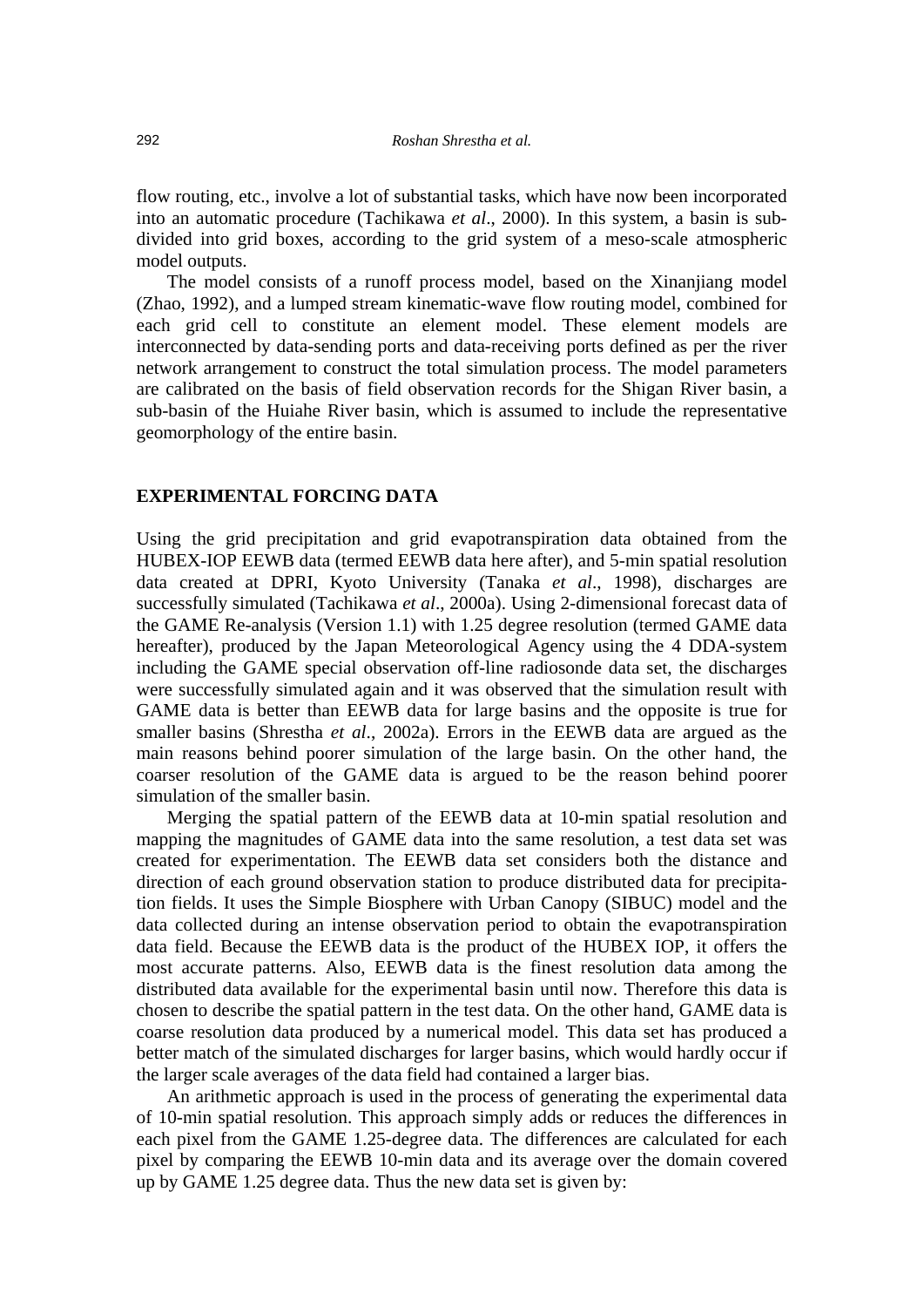$$
P_4 = P_1 + P_2 - P_3 \tag{1}
$$

where  $P_4$  is the new 10-min resolution data,  $P_1$  is GAME 1.25-degree,  $P_2$  is EEWB 10min, and  $P_3$  is the average of EEWB data over the coarse resolution.

The pixel values of  $P_4$  may sometimes be negative, which requires forcing into zero. This may cause the accumulated value of the new data to appear slightly higher than the original GAME data, which requires normalization to assure no-gains. We use a multiplication factor for this purpose, which is given by taking a ratio between the accumulated values of new and original data. After multiplying the new data and the factor, it maintains the same total input as that of the original data. The new experimental 10-min data is then used further to create coarser resolution data such as 20-min, 30-min and so on by passing an averaging window of  $(2 \times 2)$ ,  $(3 \times 3)$  and so on up to 150-min (2.5-degrees).

#### **RESULTS AND DISCUSSION**

Comparing the simulated discharge against the observed discharge, it is found that the experimental data produces better results than any of the original data, either from GAME or EEWB, for all three study basins. We use this case as the benchmark and proceed for checking the performances of the model at different scales of catchment and at different input resolution. We are, however, limited to conduct more comparisons at different scales of catchments because of the lack of gauged station discharge at additional points within our model set-up domain. We check the performance at different input resolution for the study basins. The model performances are evaluated by using several indexes to compare the hydrographs: Pearson's Moment Correlation Coefficients (PMC coeff.), the Nash-Sutcliffe coefficient (NSI coeff.), Index of Agreement (IOA), Covariance and Root mean square.

 Distinct changes in the hydrographs are clearly visible for different spatial resolution data input. These changes indicate the influence of the spatial resolution and a clear indication of worse simulation results at coarser resolution (see Fig. 1). A point worth noting is that the coarser resolution data applied here for simulation is nothing more than the spatially-averaged value from the same finer resolution data that has kept the constant accumulation and same data pattern over the time series, warranting a just smoothened spatial variability of the data while the input water budget has remained constant.

#### **IC-Ratio – a comparison index**

It is obvious to expect different model performances from the data having different orders of heterogeneity as a consequence of differences in forcing resolution. In addition to that, it is expected to obtain variable model performances where the study basins are different. The constitutive relations for different flow processes that are a function of the detailed geometry of flow pathways in different catchments are difficult to compare (Beven, 2002). Some indexes, for example average slope, flow lengths, watershed relief, etc., exist to represent the catchments features but they are not proper indices to describe the effect of forcing data resolutions and scale issues. The concept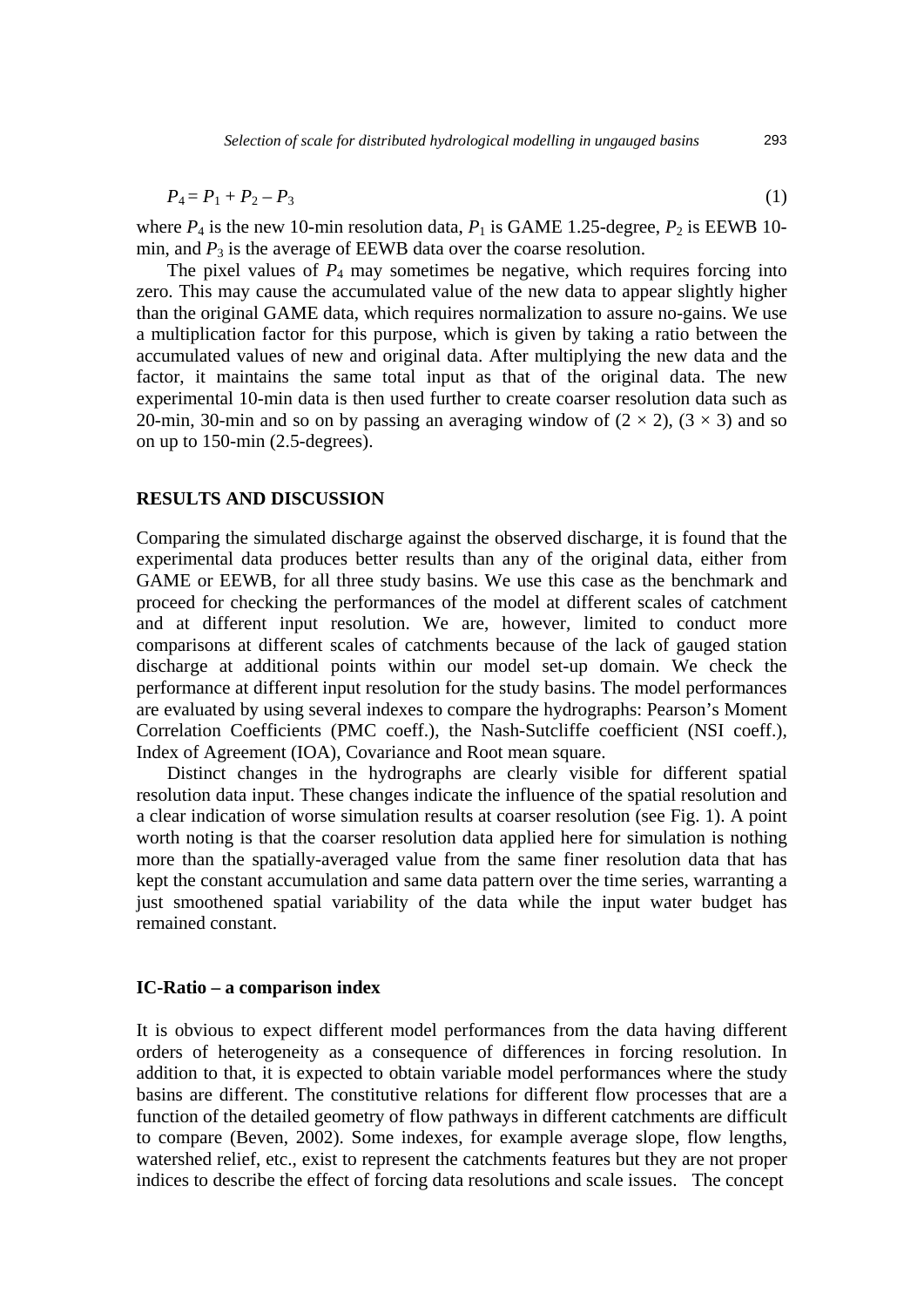





(c) Comparison of hydrograph and water budget at Bengbu with 10 minute and 2.5 degree data. **Fig. 1** The hydrographs with routing model: simulated *vs* observed.

of a ratio between the input grid resolution and the catchment's sizes, the IC-Ratio (Shrestha *et al*., 2002b), is a more useful and convenient index for investigating this issue.

Recall that the finest resolution in this experiment is 10-min spatial distance  $\left(\sim 13.5\right)$ km). The input data for Suiping basin  $(2093 \text{ km}^2)$  varies from 10-min to 2-degree resolution. Therefore the IC-Ratio value ranges from 1:11.77 to 1:0.08. Model performances are consistently better at 1:11.77 (called higher IC-Ratio values here) than near the ranges of 1:0.08 (lower IC-Ratio). A higher IC-Ratio corresponds to finer resolution and a lower IC-Ratio corresponds to a coarser resolution of input, when the catchment's size remains constant. The IC-Ratio values for Wangjiaba basin (29 844 km<sup>2</sup>) and Bengbu basin (13 2350 km<sup>2</sup>) vary from 1:167.8 to 1:0.75 and 1:744.5 to 1:3.3, respectively, within the framework of this experiment.

 The trend of change in model performance from the graphs presented (see Fig. 2) clearly shows that the smaller basin has higher sensitivity in its response to the forcing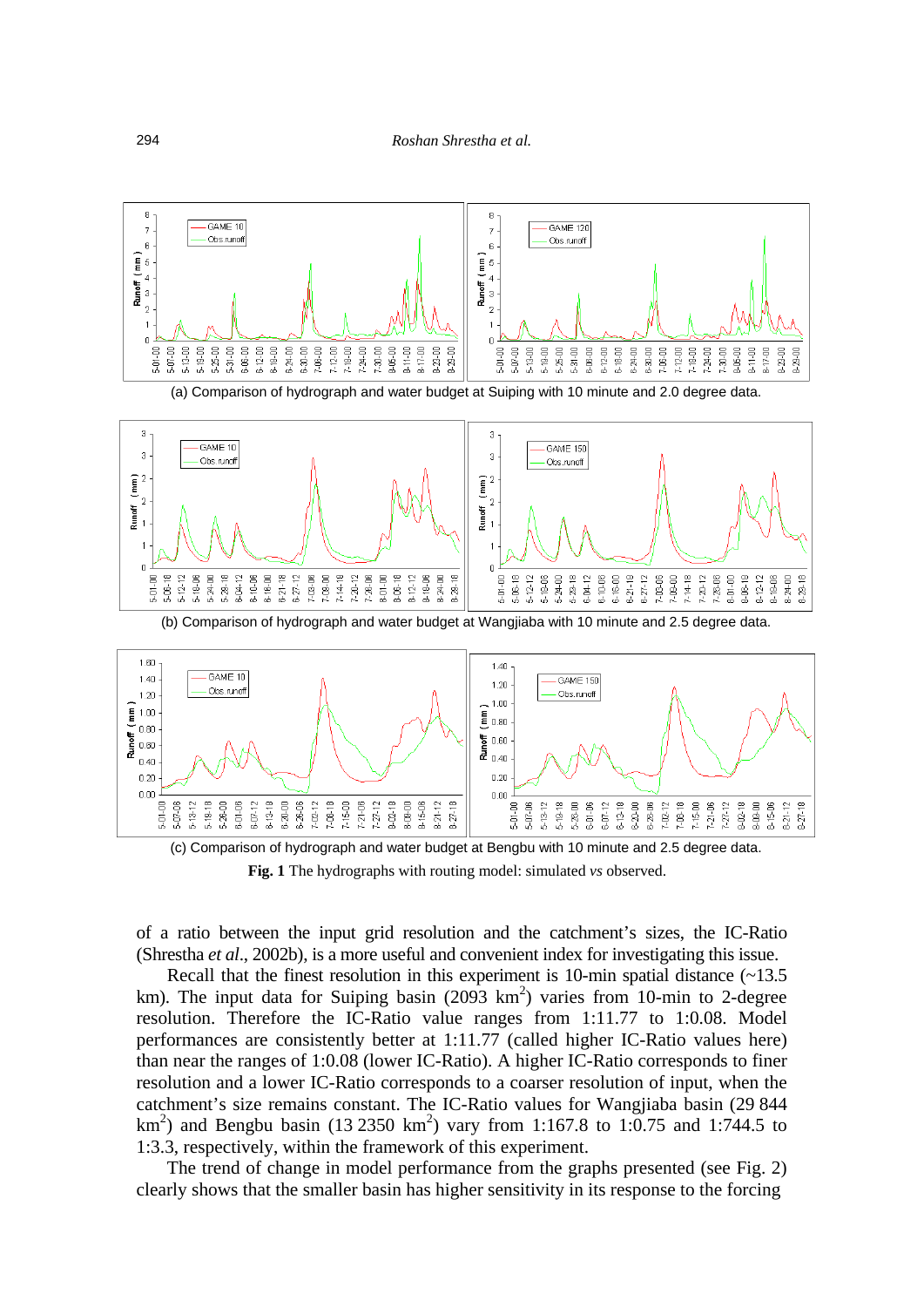

**Fig. 2** Model performances of Suiping, Wangjiaba, and Bengbu at different IC Ratios. X-axis is IC Ratio, Y-axis is model performance index.

data resolutions. This indicates that the resolution issues for smaller basins need more attention than for larger basins, which seems quite natural because, in larger basins a larger portion of the heterogeneous field may be represented as a homogeneous segment than in smaller basins.

 Improvement of the model performance due to higher resolution of forcing data has a tendency to saturate at some point. The rate of improvement is higher when the IC Ratio values are lower. As the IC Ratio value grows high, the rate of improvement of the model performance is not as significant as it is at the lower IC Ratio. Looking at the trend of RMSE values, the errors are found to stay very stable after the IC Ratio reaches 1:20 (see Fig. 3). Similar behaviour is displayed from the covariance between the observed and simulated discharges. This shows that the rate of improvement in model performance starts to saturate beyond an IC Ratio of 1:20 with respect to the increases in spatial resolution; the response appears to follow a trend of an S-shaped curve with its point of inflection near to 1:10 (Shrestha *et al*., 2002b).

#### **SELECTION OF SCALE FOR UNGAUGED BASIN**

Knowing the useful range of IC Ratio values helps perform simulations at a satisfactory level. It is of note that the simulation result with an IC Ratio lower than 1:10 has displayed the possibility of significant improvement if higher resolution input is provided, but this is untrue when the IC Ratio values are higher, for example 1:100 or more. We have seen that the results are always slightly better at the higher IC Ratio side but, at the cost of high-resolution data and calculation loads. Little improvement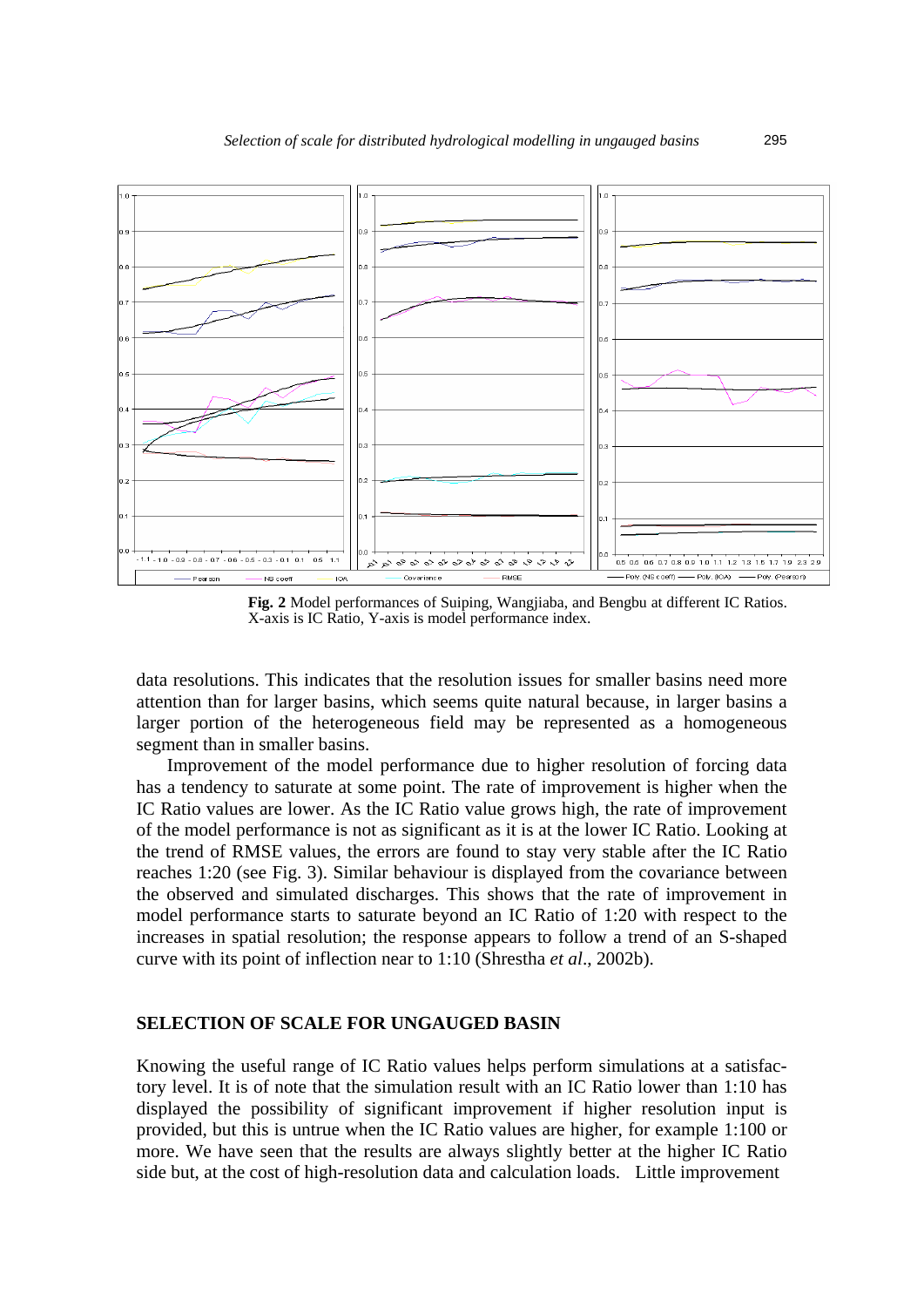



**Fig. 3** Model performance *vs* IC Ratio.

in results using higher resolution input and modelling is likely to discourage the choice of high resolution data that maintains the IC Ratio value at 1:100 or 1:200. In fact, the performance improvement beyond IC Ratio 1:20 are no more attractive.

 In an ungauged basin, where hydrologists often need to begin work from scratch, a lot of unknown challenges are faced before there is any success in model setting or analysis. The need for spatially-distributed data at the required scale with a sufficient level of accuracy, as demanded by a distributed hydrological model, definitely hinders the modeller from the start. Most likely, the data will either be unavailable or inadequate in ungauged basins. In both cases, it would compel a hydrologist to rely on external sources of information such as GCM data, remotely sensed data and DEMs.

 Choosing to go for a higher resolution of distributed hydrological modelling would require substantial tasks in collecting finer scale details. There would be an additional task load in defining the model parameters, acquiring data, and performing computations. In addition, it includes a risk of persistent error amplification. On the other hand, selection of lower resolution reduces the workload considerably, but it has a risk of poor results and losing the advantages of the distributed modelling approach. Distributed modelling rarely yields a nice result using coarse and rough information. In both cases, the modelling effort may end up in failure. Therefore a trade-off is needed between these two sides of problems.

 The results obtained in this experiment have demonstrated that an IC Ratio range of 1:10 to 1:20 produces satisfactory results. This means a target of 10 to 20 units of discrete block would not be a bad choice. If there are less than 10–20 units of distributization in the basin, the distributed model may not yield good results, which is more critical in smaller basins. Increasing the distributization has the tendency to always yield better results, but too much distributization, may not improve the results much. The model performance tends to level off when the numbers of blocks are increased beyond 20. This concept is likely to be very useful for setting up model frameworks and selecting a proper scale for distributed hydrological modelling in ungauged basins.